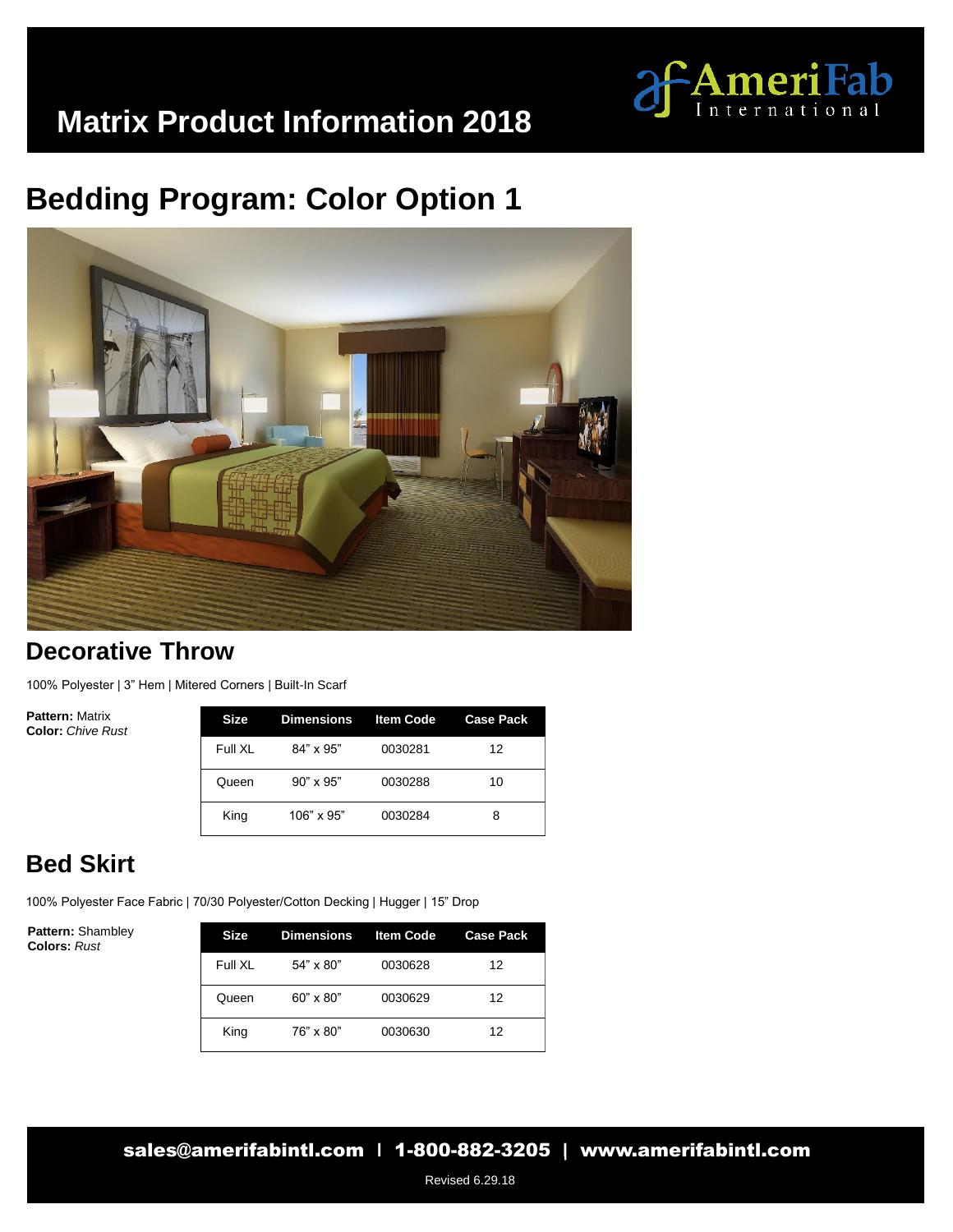

## **Bedding Program: Color Option 2**



#### **Decorative Throw**

100% Polyester | 3" Hem | Mitered Corners | Built-In Scarf

**Pattern:** Matrix **Color:** *Marigold Cocoa* 

| Size    | Dimensions       | <b>Item Code</b> | <b>Case Pack</b> |
|---------|------------------|------------------|------------------|
| Full XL | $84" \times 95"$ | 0030282          | 12               |
| Queen   | $90" \times 95"$ | 0030290          | 10               |
| King    | 106" x 95"       | 0030286          | 8                |

### **Bed Skirt**

100% Polyester Face Fabric | 70/30 Polyester/Cotton Decking | Hugger | 15" Drop

**Pattern:** Shambley **Colors:** *Cocoa*

| <b>Size</b> | <b>Dimensions</b> | <b>Item Code</b> | <b>Case Pack</b> |
|-------------|-------------------|------------------|------------------|
| Full XI     | $54" \times 80"$  | 0030486          | 12               |
| Queen       | $60" \times 80"$  | 0030503          | 12               |
| King        | 76" x 80"         | 0030495          | 12               |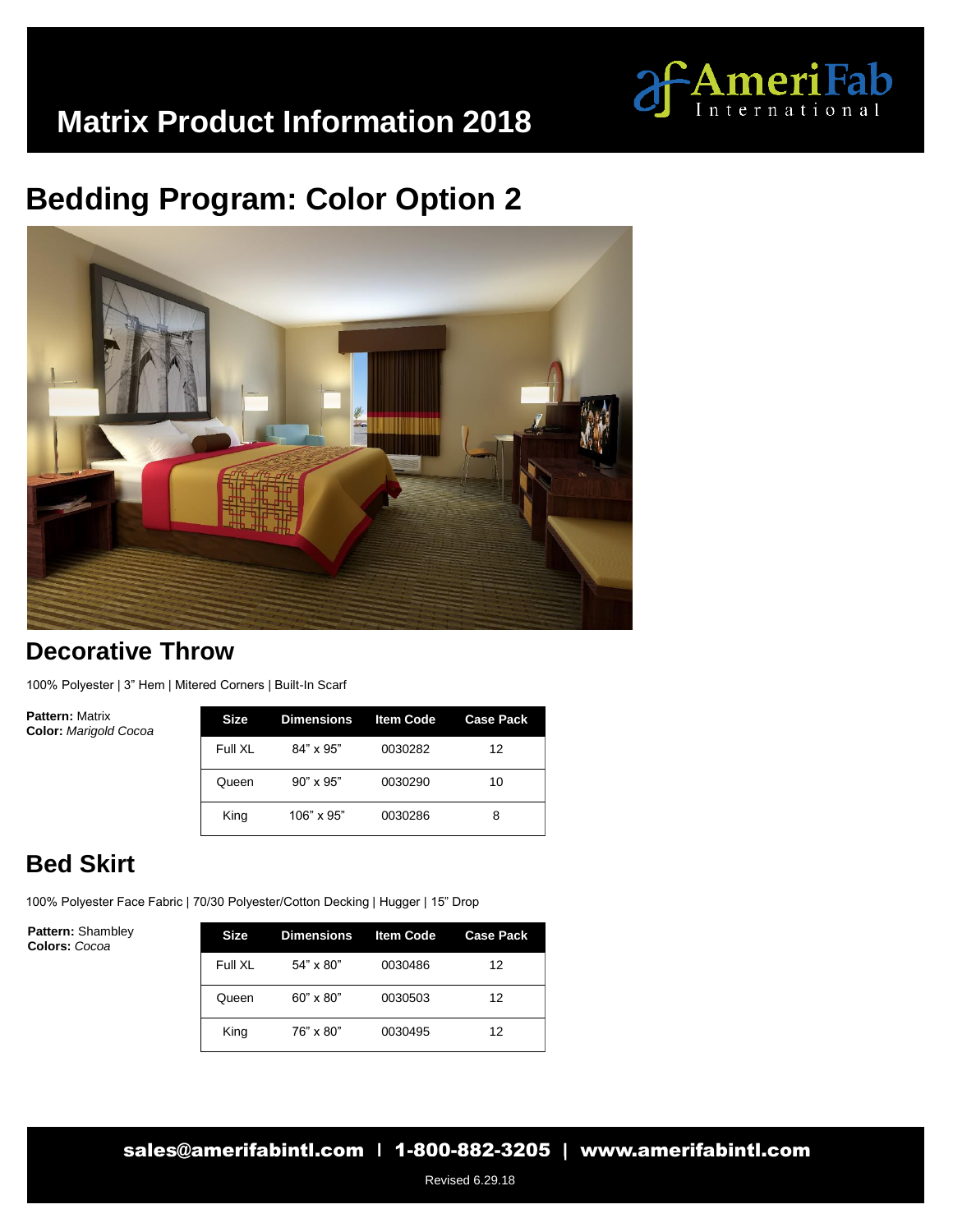

# **Bedding Program: Color Option 3**



#### **Decorative Throw**

100% Polyester | 3" Hem | Mitered Corners | Built-In Scarf

**Pattern:** Matrix **Color:** *Grey Cocoa*

| Size    | Dimensions        | <b>Item Code</b> | <b>Case Pack</b> |
|---------|-------------------|------------------|------------------|
| Full XI | $84" \times 95"$  | 0031737          | 12               |
| Queen   | $90" \times 95"$  | 0031738          | 10               |
| King    | $106" \times 95"$ | 0031739          | 8                |

### **Bed Skirt**

100% Polyester Face Fabric | 70/30 Polyester/Cotton Decking | Hugger | 15" Drop

**Pattern:** Shambley **Colors:** *Cocoa*

| Size    | Dimensions Item Code |         | <b>Case Pack</b> |
|---------|----------------------|---------|------------------|
| Full XL | $54" \times 80"$     | 0030486 | 12               |
| Queen   | $60" \times 80"$     | 0030503 | 12               |
| King    | 76" x 80"            | 0030495 | 12               |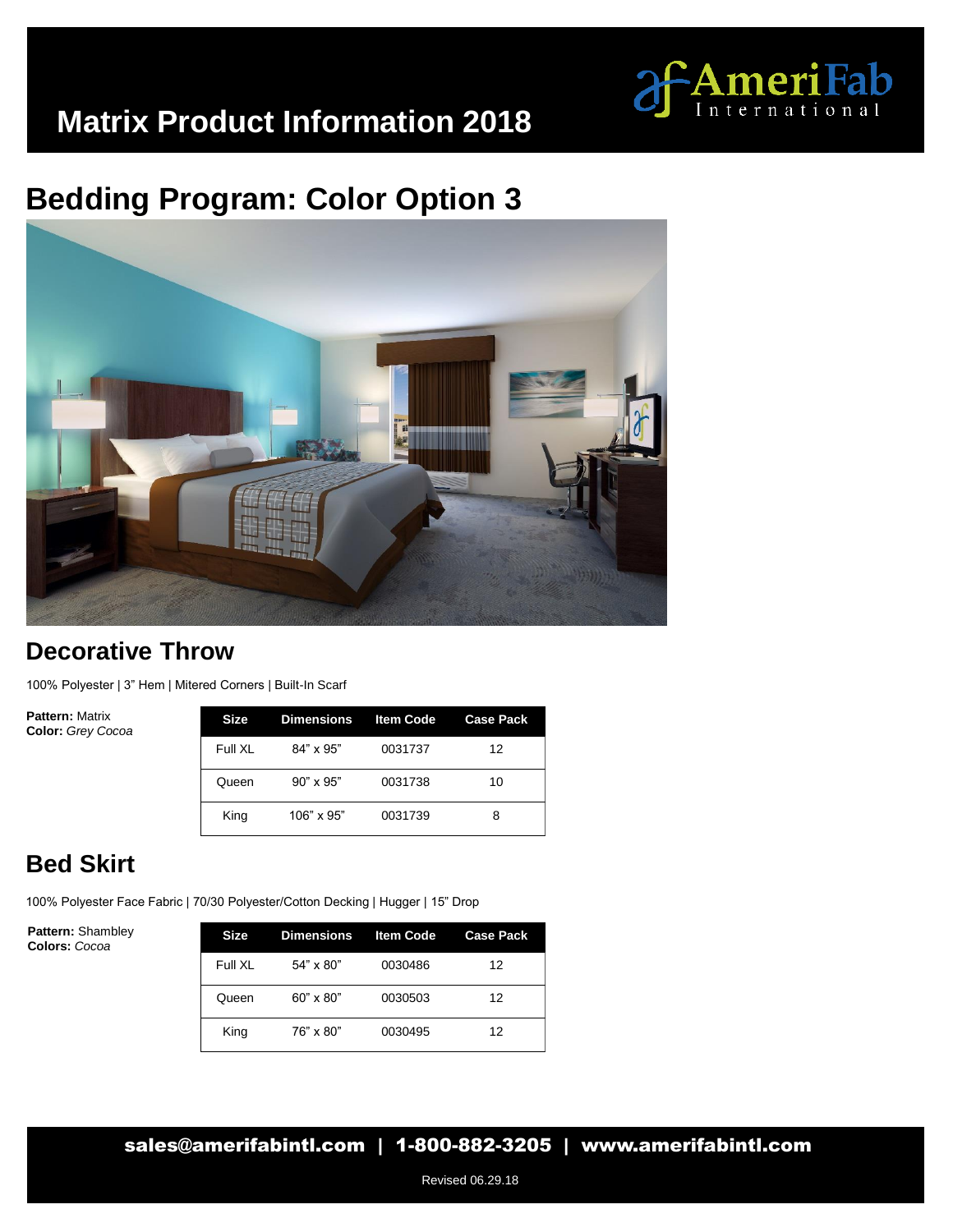

## **Window Treatment Program**





### **Drapery Package Option 1**

*\*Prices are subject to change. If sizes exceed 72" wide for soft cornice and 72" long for blackout, items will be priced individually.*

Includes:

### **Soft Cornice**

100% Polyester | 3-Pass Blackout | Wall Mounted | Board and L Brackets Included

**Pattern:** Matrix **Color:** *Chive Rust, Marigold Cocoa, Grey Cocoa*

#### **Blackout**

100% Polyester | Pinch Pleat | 200% Fullness | Wall Mounted | One-way Draw **Color:** *Chive Rust, Marigold Cocoa, Grey Cocoa* **Pattern:** Matrix